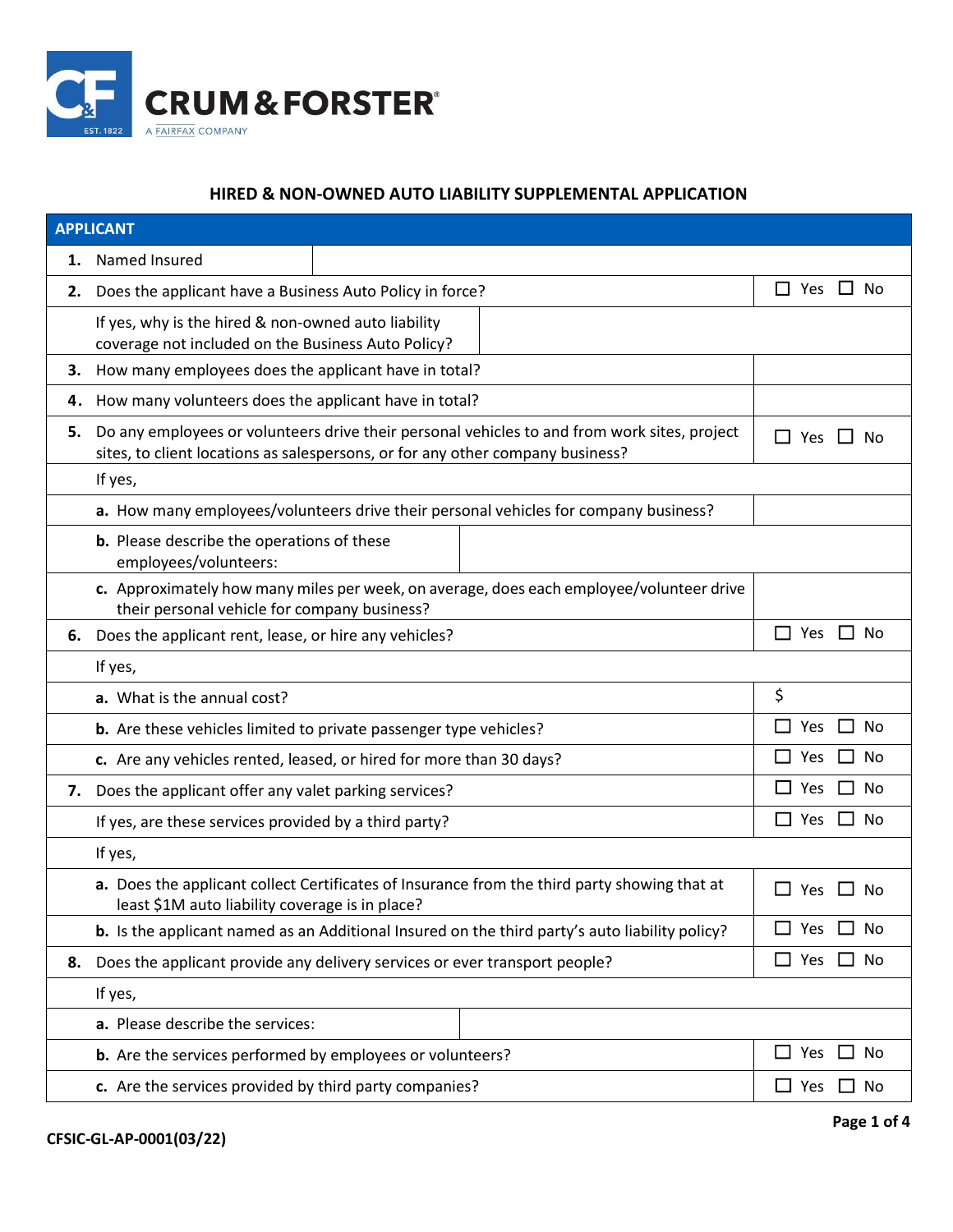| $d.$ If yes,                                                                                                                                        |                                     |  |
|-----------------------------------------------------------------------------------------------------------------------------------------------------|-------------------------------------|--|
| What is the annual cost for these services?<br>i.                                                                                                   | \$                                  |  |
| Does the applicant collect Certificates of Insurance from the third party showing that<br>ii.<br>at least \$1M auto liability coverage is in place? | Yes.<br>– IN∩                       |  |
| iii. Is the applicant named as an Additional Insured on the third party's auto liability<br>policy?                                                 | Yes<br>IINO                         |  |
| Does the applicant obtain MVRs annually for any employees or<br>9.<br>volunteers who will drive for the businesses?                                 | Yes $\Box$ No $\Box$ Not Applicable |  |
| 10. Does the applicant verify that employees or volunteers who will drive for the business<br>maintain personal auto liability insurance?           | Yes<br>l I No                       |  |
| If yes, what is the minimum limit required by the applicant?                                                                                        | \$                                  |  |
| 11. Are formal guidelines in place for determining driver acceptability?                                                                            | Yes.<br>Nο                          |  |

## **FRAUD NOTICE**

ANY PERSON WHO KNOWINGLY AND WITH INTENT TO DEFRAUD ANY INSURANCE COMPANY OR OTHER PERSON FILES AN APPLICATION FOR INSURANCE OR STATEMENT OF CLAIM CONTAINING ANY MATERIALLY FALSE INFORMATION OR CONCEALS, FOR THE PURPOSE OF MISLEADING, INFORMATION CONCERNING ANY FACT MATERIAL THERETO COMMITS A FRAUDULENT INSURANCE ACT, WHICH IS A CRIME AND SUBJECTS SUCH PERSON TO CRIMINAL AND CIVIL PENALTIES. (Not applicable in AL, AR, CO, DC, FL, KS, KY, LA, MD, ME, NJ, NM, NY, OH, OK, OR, RI, TN, VA, VT, WA or WV – see Additional Fraud Notices for these States below).

## **ADDITIONAL FRAUD NOTICES**

**NOTICE TO ALABAMA, ARKANSAS, LOUISIANA, NEW MEXICO, RHODE ISLAND AND WEST VIRGINIA APPLICANTS:** Any person who knowingly presents a false or fraudulent claim for payment of a loss or benefit or knowingly presents false information in an application for insurance is guilty of a crime and may be subject to fines and confinement in prison.

**NOTICE TO COLORADO APPLICANTS:** It is unlawful to knowingly provide false, incomplete, or misleading facts or information to an insurance company for the purpose of defrauding or attempting to defraud the company. Penalties may include imprisonment, fines, denial of insurance, and civil damages. Any insurance company or agent of an insurance company who knowingly provides false, incomplete, or misleading facts or information to a policyholder or claimant for the purpose of defrauding or attempting to defraud the policyholder or claimant with regard to a settlement or award payable from insurance proceeds shall be reported to the Colorado Division of Insurance within the Department of Regulatory Agencies.

**NOTICE TODISTRICTOF COLUMBIAAPPLICANTS: WARNING:**Itis a crime to provide false or misleading informationto an insurerfor the purpose of defrauding the insurer or any other person. Penaltiesinclude imprisonment and/orfines. In addition, an insurermay deny insurance benefits if false information materially related to a claim was provided by the applicant.

**NOTICE TO FLORIDA APPLICANTS:** Any person who knowingly and with intent to injure, defraud, or deceive any insurer files a statement of claim or an application containing any false, incomplete, or misleading information is guilty of a felony of the third degree.

**NOTICE TO KANSAS APPLICANTS:** Any person who, knowingly and with intent to defraud, presents, causes to be presented or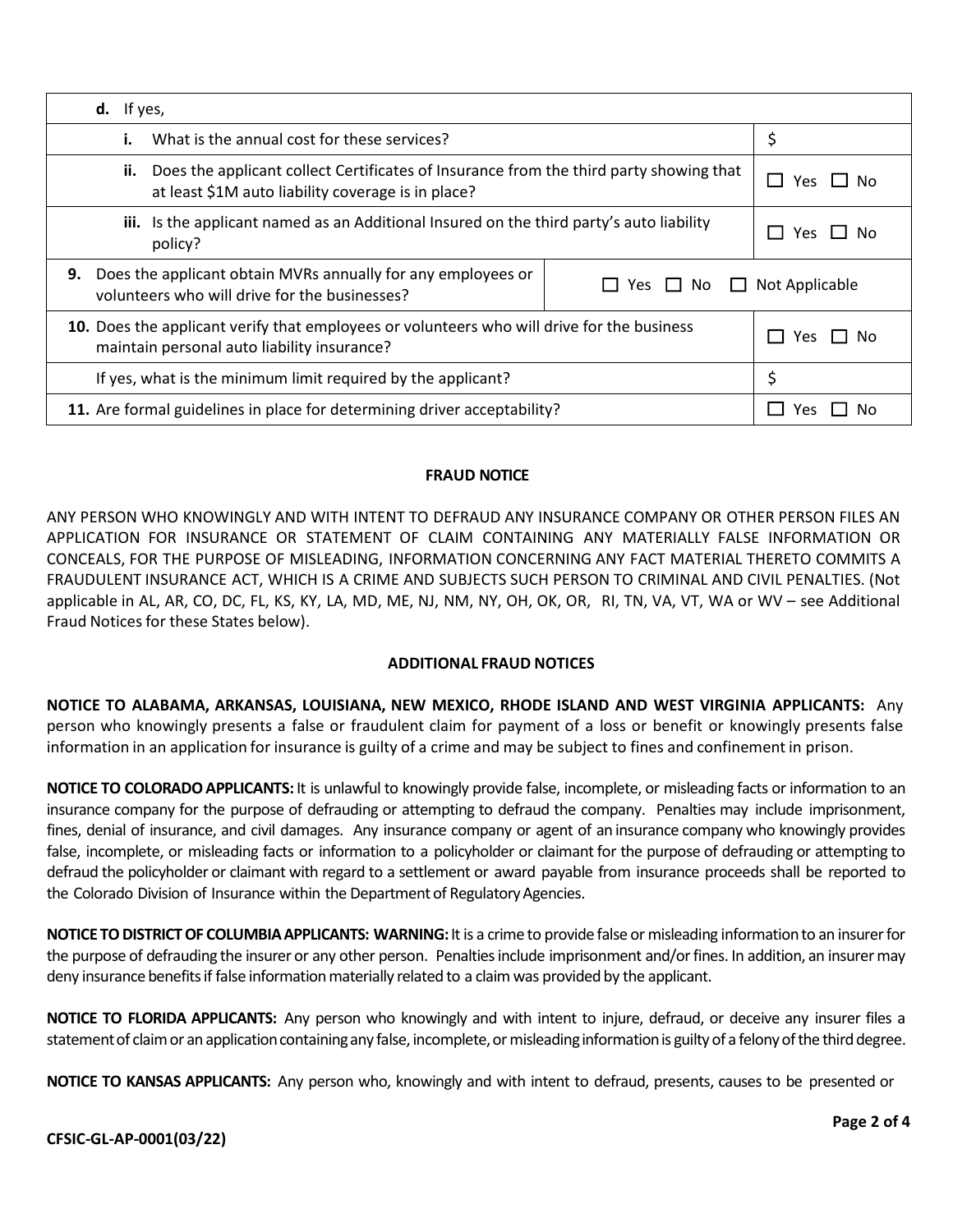prepares with knowledge or belief that it will be presented to or by an insurer, purported insurer, broker or any agent thereof, any written, electronic, electronic impulse, facsimile, magnetic, oral, or telephonic communication or statement as part of, or in support of, an application for the issuance of, or the rating of an insurance policy for personal or commercial insurance, or a claim for payment or other benefit pursuant to an insurance policy for commercial or personal insurance which such person knows to contain materially false information concerning any fact material thereto; or conceals, for the purpose of misleading, information concerning any fact material thereto commits a fraudulent insurance act.

**NOTICE TO KENTUCKYAPPLICANTS:** Any person who knowingly and with intent to defraud any insurance company or other person files an application for insurance containing any materially false information or conceals, for the purpose of misleading, information concerning any fact material thereto commits a fraudulent insurance act, which is a crime.

**NOTICE TO MAINE APPLICANTS:** It is a crime to knowingly provide false, incomplete or misleading information to an insurance company for the purpose of defrauding the company. Penalties may include imprisonment, fines or denial of insurance benefits.

**NOTICE TO MARYLANDAPPLICANTS:** Any person who knowingly or willfully presents a false or fraudulent claim for payment of a loss or benefit or who knowingly or willfully presents false information in an application for insurance is guilty of a crime and may be subject to fines and confinement in prison.

**NOTICE TO NEW JERSEY APPLICANTS:** Any person who includes any false or misleading information on an application for an insurance policy is subject to criminal and civil penalties.

**NOTICE TO NEW YORK APPLICANTS:** Any person who knowingly and with intent to defraud any insurance company or other person files an application for insurance or statement of claim containing any materially false information, or conceals for the purpose of misleading, information concerning any fact material thereto, commits a fraudulent insurance act, which is a crime, and shall also be subject to a civil penalty not to exceed five thousand dollars and the stated value of the claim for each such violation.

**NOTICE TO OHIO APPLICANTS:** Any person who, with intent to defraud or knowing that he is facilitating a fraud against an insurer, submits an application or files a claim containing a false or deceptive statement is guilty of insurance fraud.

**NOTICE TO OKLAHOMA APPLICANTS: WARNING:** Any person who knowingly, and with intent to injure, defraud or deceive any insurer, makes any claim for the proceeds of an insurance policy containing any false, incomplete or misleading information is guilty of a felony.

**NOTICE TO OREGON APPLICANTS:** Any person who knowingly and with intent to defraud or solicit another to defraud the insurer by submitting an application containing a false statement as to any material fact may be violating state law.

**NOTICE TO TENNESSEE, VIRGINIA AND WASHINGTON APPLICANTS:** It is a crime to knowingly provide false, incomplete, or misleading information to an insurance company for the purpose of defrauding the company. Penalties include imprisonment, fines, and denial of insurance benefits.

**NOTICE TO VERMONT APPLICANTS:** Any person who knowingly presents a false statement in an application for insurance may be guilty of a criminal offense and subject to penalties under state law.

The undersigned declares that to the best of his or her knowledge and belief the statements and representations made herein and in any attachments appended hereto and/or incorporated herein by reference are true and complete and that no material facts have been misstated, misrepresented, suppressed or concealed. The signing of this application does not bind the undersigned to purchase